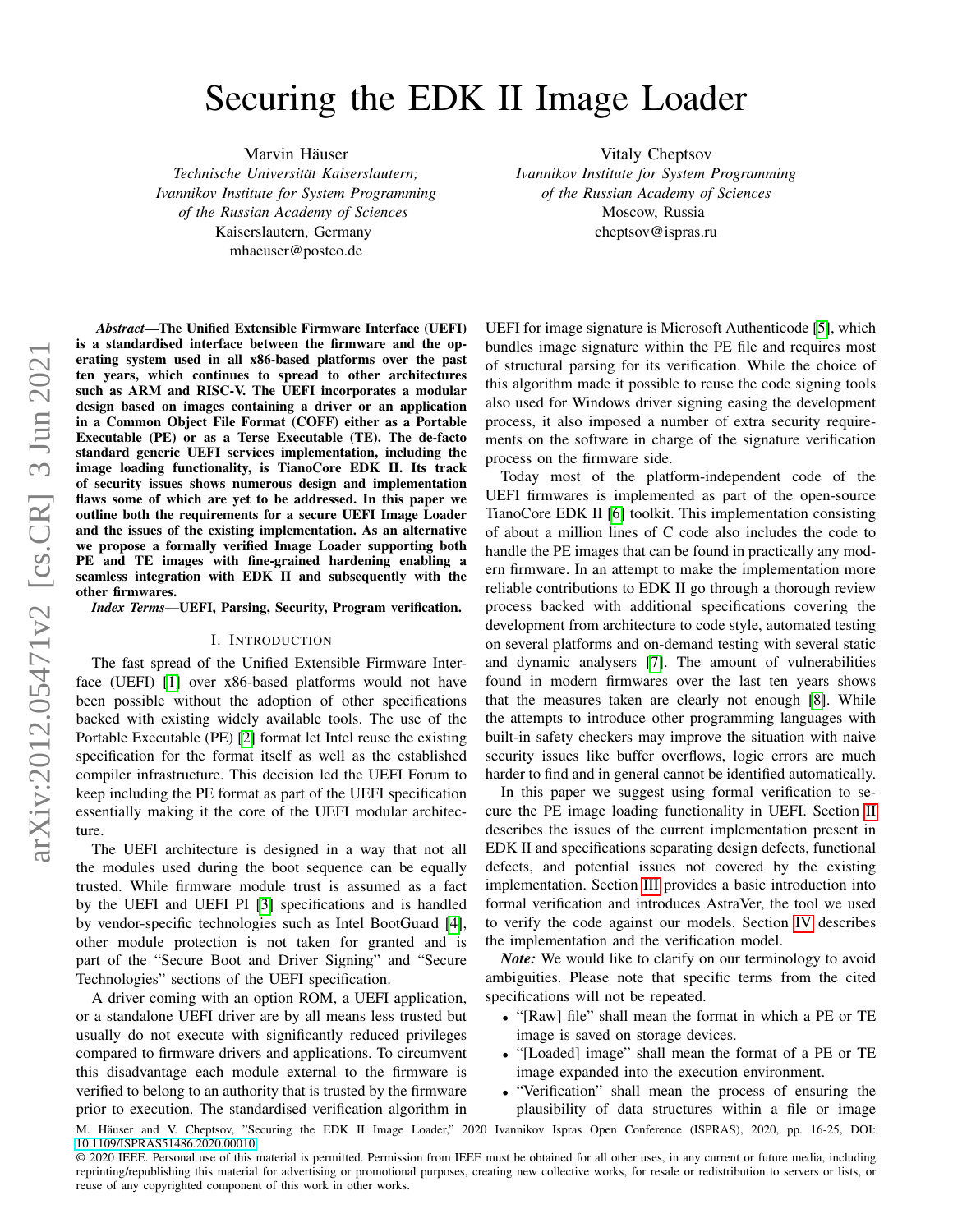conforming to the PE format [\[2\]](#page-9-1).

- "Hashing" shall mean the cryptographic hashing of the raw file data in a way described in the used signature verification algorithm such as Authenticode [\[5\]](#page-9-4).
- "Loading" shall mean the transformation of a TE or PE raw file into a loaded image.
- "Relocating" shall mean rebasing a loaded image from one virtual address base to another.
- "Image Loader" shall mean the library that performs actions such as verification, hashing, loading or relocating of a raw file or image.

#### II. STATE OF THE ART

<span id="page-1-0"></span>The EDK II Image Loader contains various defects. While some are bugs of the specific implementation ("functional defects"), others are fundamental design flaws of the library design that significantly raise the risk of introducing functional defects ("design defects").

## *A. Design defects*

## <span id="page-1-15"></span>1) Time-of-check/Time-of-use vulnerable design

The EDK II Image Loader uses a function provided by the caller to abstract the gradual image data reading<sup>[1](#page-1-1)</sup>. As made clear by the function specification its explicit purpose is to allow arbitrary, untrusted data sources such as networks. At the time of writing there are a total of 18 calls to this function across multiple stages of loading which makes ensuring data is not re-read and used unverified (*[TOC/TOU](https://cwe.mitre.org/data/definitions/367.html)*) a non-trivial task. This is currently an actual threat as the image headers are read early for verification<sup>[2](#page-1-2)</sup> and then again when loading the image into its final memory destination<sup>[3](#page-1-3)</sup> without ensuring equivalence or re-verifying the data read. Whether this is an actual security vulnerability depends on whether the caller-provided read function uses a trusted source (e.g. main memory) or not (e.g. network).

This defect is addressed by hardened design [\(IV-D\)](#page-8-0).

## <span id="page-1-6"></span>2) Out-of-bounds vulnerable design

HII data that is provided to the caller<sup>[4](#page-1-4)</sup> is variably-sized. Since its internal offsets are not validated to be in bounds of the image address space and it is also not stored with the maximum bounds, so that it can be safely accessed<sup>[5](#page-1-5)</sup>, the caller is left at a high risk of an out-of-bounds access. This defect is addressed by hardened design [\(IV-D\)](#page-8-0) and raw file and loaded image models [\(IV-C\)](#page-6-0).

#### 3) Untrusted data in a trusted environment

This defect closely relates to the previous defect [2,](#page-1-6) but is caller- rather than callee-centric. The UEFI specification requires the UEFI image's HII resource data, which is variable-length<sup>[6](#page-1-7)</sup>, to be exposed to the trusted

<span id="page-1-1"></span><sup>1</sup>EDK II [\[6\]](#page-9-5) [PeCoffLib.h:33-70](https://github.com/tianocore/edk2/blob/6c8dd15c4ae42501438a525ec41299f365f223cb/MdePkg/Include/Library/PeCoffLib.h#L33-L70)

EDK II [\[6\]](#page-9-5) [BasePeCoffLib/BasePeCoff.c:112-117](https://github.com/tianocore/edk2/blob/6c8dd15c4ae42501438a525ec41299f365f223cb/MdePkg/Library/BasePeCoffLib/BasePeCoff.c#L112-L117)

environment (UEFI protocol installation). Consequently, the Image Loader locates and exposes the location of this data[7](#page-1-8) . However, no verification occurs within or outside the Image Loader before the data is exposed at load time $8$ . Loading an image cannot be seen as an act of trusting it, as with a safe loader implementation the image did not yet gain or was given any control over the system.

This defect needs to be addressed on UEFI specification level.

## <span id="page-1-18"></span>4) Ambiguous context ownership

Traditionally, context instances are owned by the library that declares them — coming from an object-orientated programming paradigm, they can be thought of as nonstatic members of a class instance. While public reading can be tolerated to simplify the interface, writes should be performed strictly within the library implementation to preserve consistent states. EDK II currently relies on external context writes as part of the library function contracts<sup>[9](#page-1-10)</sup>.

This defect is addressed by hardened design [\(IV-D\)](#page-8-0).

#### <span id="page-1-17"></span>5) Complicated function contracts

Function contracts should be easy to understand and control flows easy to comprehend. Presently EDK II relies on explicitly declaring the context fields required to be valid and the context fields ensured to be valid by each function<sup>[10](#page-1-11)</sup>. Except for fields explicitly allowed to be publicly read this severely overcomplicates the documentation.

This defect is addressed by hardened design [\(IV-D\)](#page-8-0).

## <span id="page-1-16"></span>6) Decentralisation of code

There are several locations throughout the EDK II codebase that access PE and TE image structures directly instead of utilising the Image Loader<sup>[11](#page-1-12)</sup>. This is strongly undesired especially for the hashing algorithm which is present four times $12$  outside the Image Loader, where the function logically belongs. Without the library explicitly expressing the guarantees it makes regarding image data structures (as opposed to only its own context structure) the code cannot trust the structures. Validating them then may lead to code duplication depending on the library implementation details. Furthermore, the Image Loader is exposed via two separate libraries<sup>[13](#page-1-14)</sup> for no obvious reason. This decentralisation adds cost to review, validation and bug fixing.

This defect is addressed by hardened design [\(IV-D\)](#page-8-0).

<span id="page-1-9"></span><sup>8</sup>EDK II [\[6\]](#page-9-5) [Core/Dxe/Image/Image.c:1406-1416](https://github.com/tianocore/edk2/blob/6c8dd15c4ae42501438a525ec41299f365f223cb/MdeModulePkg/Core/Dxe/Image/Image.c#L1406-L1416)

<span id="page-1-11"></span><sup>10</sup>EDK II [\[6\]](#page-9-5) [PeCoffLib.h:199-201,](https://github.com/tianocore/edk2/blob/6c8dd15c4ae42501438a525ec41299f365f223cb/MdePkg/Include/Library/PeCoffLib.h#L199-L201) EDK II [\[6\]](#page-9-5) [PeCoffLib.h:208-209](https://github.com/tianocore/edk2/blob/6c8dd15c4ae42501438a525ec41299f365f223cb/MdePkg/Include/Library/PeCoffLib.h#L208-L209)

<span id="page-1-2"></span><sup>2</sup>EDK II [\[6\]](#page-9-5) [BasePeCoffLib/BasePeCoff.c:81-86](https://github.com/tianocore/edk2/blob/6c8dd15c4ae42501438a525ec41299f365f223cb/MdePkg/Library/BasePeCoffLib/BasePeCoff.c#L81-L86)

<span id="page-1-3"></span><sup>3</sup>EDK II [\[6\]](#page-9-5) [BasePeCoffLib/BasePeCoff.c:1266-1271](https://github.com/tianocore/edk2/blob/6c8dd15c4ae42501438a525ec41299f365f223cb/MdePkg/Library/BasePeCoffLib/BasePeCoff.c#L1266-L1271)

<span id="page-1-4"></span><sup>4</sup>EDK II [\[6\]](#page-9-5) [Core/Dxe/Image/Image.c:1406-1416](https://github.com/tianocore/edk2/blob/6c8dd15c4ae42501438a525ec41299f365f223cb/MdeModulePkg/Core/Dxe/Image/Image.c#L1406-L1416)

<span id="page-1-5"></span><sup>5</sup>EDK II [\[6\]](#page-9-5) [BasePeCoffLib/BasePeCoff.c:1613](https://github.com/tianocore/edk2/blob/6c8dd15c4ae42501438a525ec41299f365f223cb/MdePkg/Library/BasePeCoffLib/BasePeCoff.c#L1613)

<span id="page-1-7"></span><sup>6</sup>EDK II [\[6\]](#page-9-5) [UefiInternalFormRepresentation.h:48-51](https://github.com/tianocore/edk2/blob/6c8dd15c4ae42501438a525ec41299f365f223cb/MdePkg/Include/Uefi/UefiInternalFormRepresentation.h#L48-L51)

<span id="page-1-8"></span><sup>7</sup>EDK II [\[6\]](#page-9-5) [BasePeCoffLib/BasePeCoff.c:1613](https://github.com/tianocore/edk2/blob/6c8dd15c4ae42501438a525ec41299f365f223cb/MdePkg/Library/BasePeCoffLib/BasePeCoff.c#L1613)

<span id="page-1-10"></span><sup>9</sup>EDK II [\[6\]](#page-9-5) [PeCoffLib.h:208-209](https://github.com/tianocore/edk2/blob/6c8dd15c4ae42501438a525ec41299f365f223cb/MdePkg/Include/Library/PeCoffLib.h#L208-L209)

<span id="page-1-12"></span><sup>11</sup>EDK II [\[6\]](#page-9-5) [Core/Dxe/Mem/MemoryProfileRecord.c:251-353](https://github.com/tianocore/edk2/blob/6c8dd15c4ae42501438a525ec41299f365f223cb/MdeModulePkg/Core/Dxe/Mem/MemoryProfileRecord.c#L251-L353)

<span id="page-1-13"></span><sup>12</sup>EDK II [\[6\]](#page-9-5) [DxeImageVerificationLib/DxeImageVerificationLib.c:273-293](https://github.com/tianocore/edk2/blob/6c8dd15c4ae42501438a525ec41299f365f223cb/SecurityPkg/Library/DxeImageVerificationLib/DxeImageVerificationLib.c#L273-L293)

EDK II [\[6\]](#page-9-5) [SecureBootConfigDxe/SecureBootConfigImpl.c:1809-1825](https://github.com/tianocore/edk2/blob/6c8dd15c4ae42501438a525ec41299f365f223cb/SecurityPkg/VariableAuthenticated/SecureBootConfigDxe/SecureBootConfigImpl.c#L1809-L1825)

EDK II [\[6\]](#page-9-5) [DxeTpmMeasureBootLib/DxeTpmMeasureBootLib.c:267-300](https://github.com/tianocore/edk2/blob/6c8dd15c4ae42501438a525ec41299f365f223cb/SecurityPkg/Library/DxeTpmMeasureBootLib/DxeTpmMeasureBootLib.c#L267-L300)

EDK II [\[6\]](#page-9-5) [Tcg2Dxe/MeasureBootPeCoff.c:76-101](https://github.com/tianocore/edk2/blob/6c8dd15c4ae42501438a525ec41299f365f223cb/SecurityPkg/Tcg/Tcg2Dxe/MeasureBootPeCoff.c#L76-L101)

<span id="page-1-14"></span><sup>13</sup>EDK II [\[6\]](#page-9-5) [PeCoffGetEntryPointLib.h](https://github.com/tianocore/edk2/blob/6c8dd15c4ae42501438a525ec41299f365f223cb/MdePkg/Include/Library/PeCoffGetEntryPointLib.h)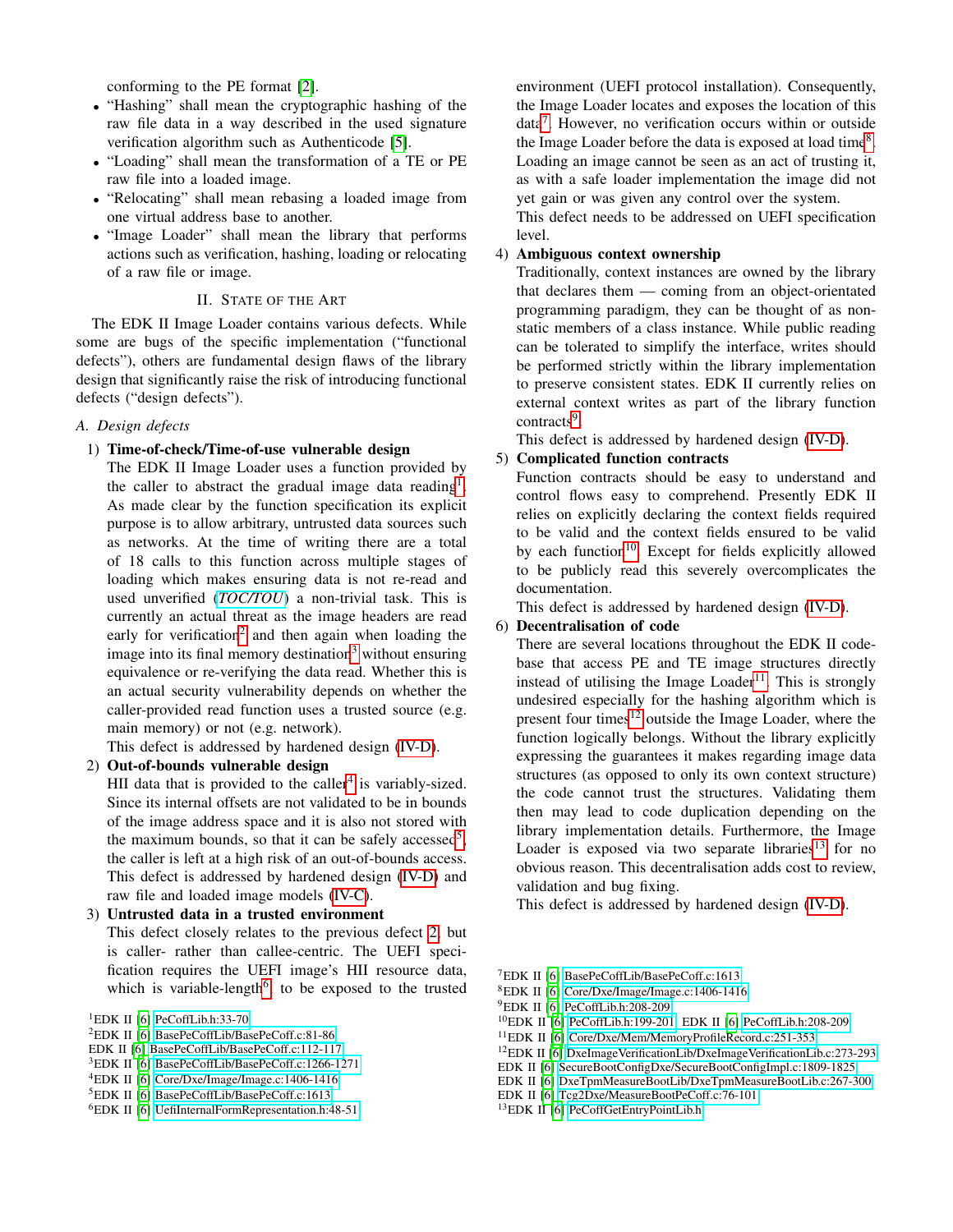# <span id="page-2-17"></span>7) Centralisation of hashing ciphers

The hashing function mentioned in "Decentralisation of code" statically defines a list of supported hashing ci- $phers<sup>14</sup>$  $phers<sup>14</sup>$  $phers<sup>14</sup>$ . This means that not only custom cryptography is not easily supported, there also is no easy platform control over the allowed ciphers.

This defect is addressed by hardened design [\(IV-D\)](#page-8-0).

## <span id="page-2-20"></span>8) Runtime relocation is status-less

Unlike all other APIs, the EDK II Image Loader does not report a status for the Runtime relocation oper-ation<sup>[15](#page-2-1)</sup>. However, there are obvious and known error conditions where the operation may not succeed and they are handled inappropriately by silently returning or ASSERTing<sup>[16](#page-2-2)</sup>.

This defect is addressed by hardened design [\(IV-D\)](#page-8-0).

<span id="page-2-16"></span>9) Data structures are not protected from relocation Base Relocation targets may point to parts of the

image data structures, the most notable of which is the Relocation Directory itself. This may corrupt the relocation data making it unusable for further processes such as Runtime relocation.

This defect is addressed by the loaded image model [\(IV-C\)](#page-6-0).

## <span id="page-2-19"></span>10) Unclear relocation semantics

The descriptions for the *IMAGE REL BASED LOW* and *HIGH* Base Relocation types clearly outline they are compound. However, their semantics does not define how the carry for the low component is to be handled. This already has caused confusion in the past leading to a patch that reasonably adds the carry to the high component but that also makes the assumption that those Base Relocation types are always consecutive and ordered<sup>[17](#page-2-3)</sup>, which is not guaranteed by the PE format.

This defect is addressed by hardened design [\(IV-D\)](#page-8-0). It additionally needs to be addressed on PE format [\[2\]](#page-9-1) level.

# <span id="page-2-18"></span>11) Image information is leaked

The image headers, debug information, and Relocation Directory contain information about exact locations such as function addresses in the image data. This information can be used to more easily locate gadgets and potentially transparently spoof certain operations when write access is gained to the image data.

This defect is addressed by hardened design [\(IV-D\)](#page-8-0).

## <span id="page-2-15"></span>12) Nondeterminism

It is not required for Base Relocations to be processed in a specific order or to target distinct memory by the PE format. Furthermore, there are no constraints to the first image section (such as that it must be the start of the image), whether the image headers must be loaded or what needs to happen with the possible gap from their end to the beginning of the first section's memory. Hence, valid loaders may produce different results for valid images (nondeterminism).

This defect is addressed by the loaded image model  $(IV-C)$  and  $ACSL$  models<sup>[18](#page-2-4)</sup>. It additionally needs to be addressed on PE format [\[2\]](#page-9-1) level.

## *B. Functional defects*

## 1) Out-of-bounds accesses

The current *PeCoffLoaderImageAddress* function returns a pointer to a requested offset within the image buffer. However, it does not return the remaining number of bytes to the end of the buffer<sup>[19](#page-2-5)</sup> — all callers to this function that access more than one byte from this pointer without additional caution may perform out-of-bounds accesses (*[OOB](https://cwe.mitre.org/data/definitions/125.html)*). While there is a practice of calling the function twice, where the second call is passed the range's end offset $20$ , this is very much unintuitive and error-prone. There are actual occurrences of *PeCoffLoaderImageAddress*-based OOB accesses<sup>[21](#page-2-7)</sup>. Furthermore, HII section lookup may access elements without ensuring their prior existence<sup>[22](#page-2-8)</sup>. It is also not explicitly documented that requests for data in the TE header are not supported due to the *TeStrippedOffset* subtraction.

This defect is addressed by the raw file and loaded image models [\(IV-C\)](#page-6-0).

## 2) Integer wraparounds

The EDK II Image Loader is affected by multiple types of [integer wraparounds.](https://cwe.mitre.org/data/definitions/190.html) Some of them are likely harmless<sup>[23](#page-2-9)</sup> because they are implicitly accounted for shortly after $^{24}$  $^{24}$  $^{24}$ , yet this cannot be allowed as it makes manual review much harder and is error-prone regarding future refactoring. There also are some that may cause an infinite loop upon facing unlucky values<sup>[25](#page-2-11)</sup>.

This defect is addressed by the raw file and loaded image models [\(IV-C\)](#page-6-0).

# 3) Alignment requirement violations

Any CPU architecture may impose alignment requirements for data access. Prominent examples include x86 (SSE), ARM, MIPS and PowerPC, of which the first two are officially supported by the UEFI right now. While most unsupported unaligned accesses result in exceptions, some, e.g.  $ARMv6$  and below<sup>[26](#page-2-12)</sup>, may yield unpredictable behaviour<sup>[27](#page-2-13)</sup>. The EDK II Image Loader does not verify alignment requirements of offset-based pointers $^{28}$  $^{28}$  $^{28}$ . In fact EDK II does not provide any way to do so at the time

<span id="page-2-4"></span><sup>18</sup>They are exclusive to the code and are not discussed in this document.

<span id="page-2-6"></span><sup>20</sup>EDK II [\[6\]](#page-9-5) [BasePeCoffLib/BasePeCoff.c:1743-1746](https://github.com/tianocore/edk2/blob/6c8dd15c4ae42501438a525ec41299f365f223cb/MdePkg/Library/BasePeCoffLib/BasePeCoff.c#L1743-L1746)

- <span id="page-2-8"></span><sup>22</sup>EDK II [\[6\]](#page-9-5) [BasePeCoffLib/BasePeCoff.c:1583](https://github.com/tianocore/edk2/blob/6c8dd15c4ae42501438a525ec41299f365f223cb/MdePkg/Library/BasePeCoffLib/BasePeCoff.c#L1583)
- EDK II [\[6\]](#page-9-5) [BasePeCoffLib/BasePeCoff.c:1600](https://github.com/tianocore/edk2/blob/6c8dd15c4ae42501438a525ec41299f365f223cb/MdePkg/Library/BasePeCoffLib/BasePeCoff.c#L1600)
- <span id="page-2-9"></span><sup>23</sup>EDK II [\[6\]](#page-9-5) [BasePeCoffLib/BasePeCoff.c:139](https://github.com/tianocore/edk2/blob/6c8dd15c4ae42501438a525ec41299f365f223cb/MdePkg/Library/BasePeCoffLib/BasePeCoff.c#L139)
- <span id="page-2-10"></span><sup>24</sup>EDK II [\[6\]](#page-9-5) [BasePeCoffLib/BasePeCoff.c:162-174](https://github.com/tianocore/edk2/blob/6c8dd15c4ae42501438a525ec41299f365f223cb/MdePkg/Library/BasePeCoffLib/BasePeCoff.c#L162-L174)
- <span id="page-2-11"></span><sup>25</sup>EDK II [\[6\]](#page-9-5) [BasePeCoffLib/BasePeCoff.c:701](https://github.com/tianocore/edk2/blob/6c8dd15c4ae42501438a525ec41299f365f223cb/MdePkg/Library/BasePeCoffLib/BasePeCoff.c#L701) (for 32-bit  $UINTN$ )

<span id="page-2-13"></span><sup>27</sup>ARMv6-M [\[9\]](#page-9-8), A3.5.5 Memory access restrictions

<span id="page-2-1"></span><span id="page-2-0"></span><sup>14</sup>EDK II [\[6\]](#page-9-5) [DxeImageVerificationLib/DxeImageVerificationLib.c:322-342](https://github.com/tianocore/edk2/blob/6c8dd15c4ae42501438a525ec41299f365f223cb/SecurityPkg/Library/DxeImageVerificationLib/DxeImageVerificationLib.c#L322-L342) <sup>15</sup>EDK II [\[6\]](#page-9-5) [PeCoffLib.h:356](https://github.com/tianocore/edk2/blob/6c8dd15c4ae42501438a525ec41299f365f223cb/MdePkg/Include/Library/PeCoffLib.h#L356)

<span id="page-2-2"></span><sup>16</sup>EDK II [\[6\]](#page-9-5) [BasePeCoffLib/BasePeCoff.c:1748-1760](https://github.com/tianocore/edk2/blob/6c8dd15c4ae42501438a525ec41299f365f223cb/MdePkg/Library/BasePeCoffLib/BasePeCoff.c#L1748-L1760)

<span id="page-2-3"></span><sup>17</sup>[www.mail-archive.com/edk2-devel@lists.sourceforge.net/msg16005.html](https://www.mail-archive.com/edk2-devel@lists.sourceforge.net/msg16005.html)

<span id="page-2-5"></span><sup>19</sup>EDK II [\[6\]](#page-9-5) [BasePeCoffLib/BasePeCoff.c:843-848](https://github.com/tianocore/edk2/blob/6c8dd15c4ae42501438a525ec41299f365f223cb/MdePkg/Library/BasePeCoffLib/BasePeCoff.c#L843-L848)

<span id="page-2-7"></span><sup>21</sup>EDK II [\[6\]](#page-9-5) [BasePeCoffLib/BasePeCoff.c:1538-1542](https://github.com/tianocore/edk2/blob/6c8dd15c4ae42501438a525ec41299f365f223cb/MdePkg/Library/BasePeCoffLib/BasePeCoff.c#L1538-L1542)

<span id="page-2-12"></span><sup>26</sup>Supported as per UEFI specification [\[1\]](#page-9-0), 2.3.5 AArch32 Platforms

<span id="page-2-14"></span><sup>28</sup>EDK II [\[6\]](#page-9-5) [BasePeCoffLib/BasePeCoff.c:1273](https://github.com/tianocore/edk2/blob/6c8dd15c4ae42501438a525ec41299f365f223cb/MdePkg/Library/BasePeCoffLib/BasePeCoff.c#L1273)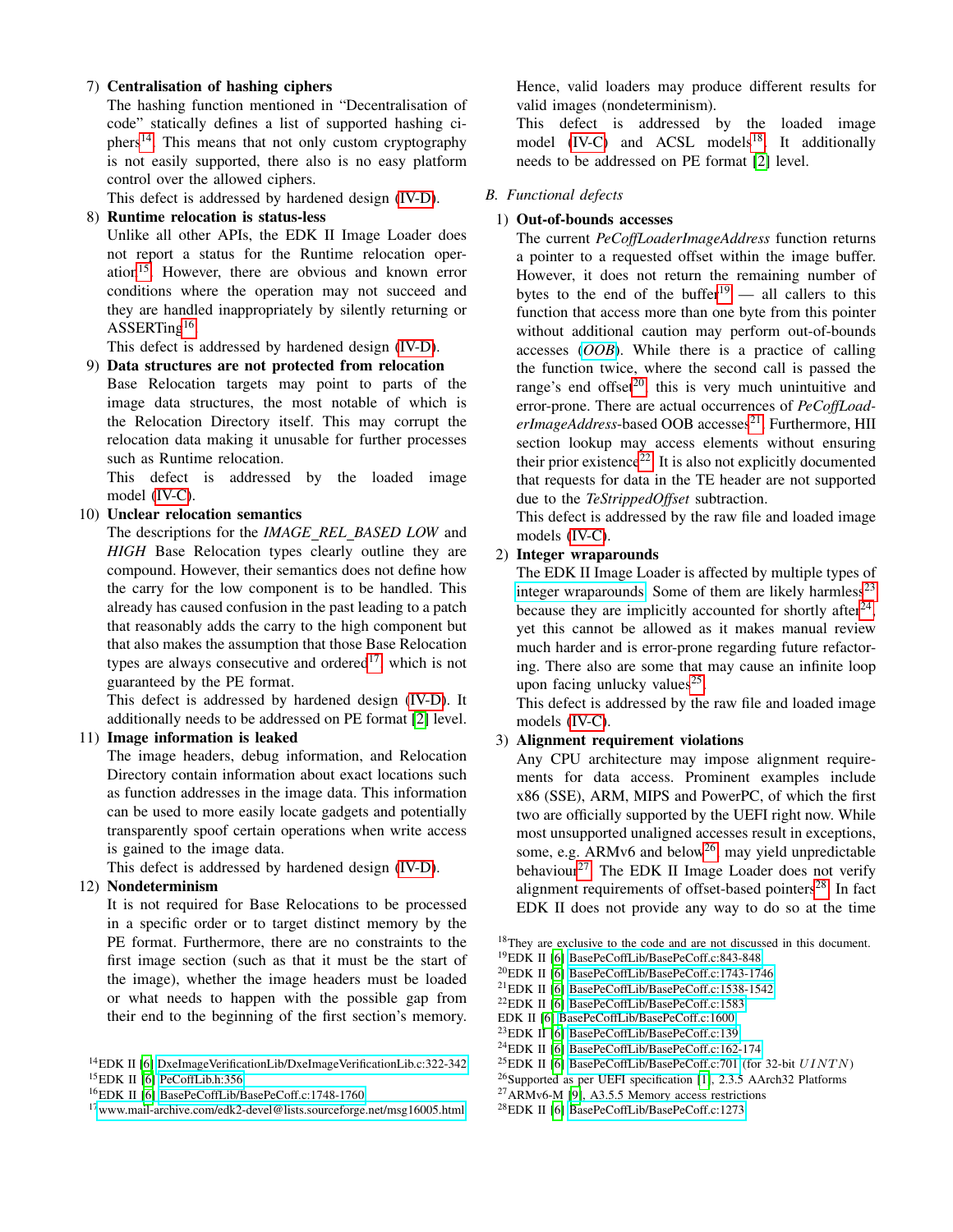of writing by neither allowing usage of the *Alignof* operator that is part of the C Programming Language [\[10\]](#page-9-9) nor providing a macro of its own.

Furthermore, there are occurrences of aligned access to data that may legitimately be unaligned $2^9$ .

This defect is addressed by hardened design [\(IV-D\)](#page-8-0) and the raw file and loaded image models [\(IV-C\)](#page-6-0).

# 4) Uninitialized destination bytes

The EDK II Image Loader does not initialize the destination buffer sufficiently $30$ . This means that the destination area may contain arbitrary bytes that are not covered by the image signature. Bugs in the image code, the Image Loader, or similar spots may lead to an unexpected attack vector. As the problem areas are part of the image memory, tools will most likely have trouble detecting this.

This defect is addressed by the loaded image model [\(IV-C\)](#page-6-0).

# 5) Function specification violation

The Image Loader currently reports success unconditionally when image relocation is requested but relocation information has been stripped. Especially it is not verified whether the destination address matches the preferred image address $31$ . This violates the function specification which states the image has been relocated when success is returned $32$ .

This defect is addressed by ACSL models.

# 6) Runtime relocation is optimistic

The PE format has no concept to support the relocation processing UEFI needs to perform when entering OS Runtime<sup>[33](#page-3-4)</sup>. Yet UEFI requires images to be relocated after they have already been executed. This may change values at offsets targeted by Base Relocations. The EDK II Image Loader solves this issue by optimistic bookkeeping as to changed values are skipped<sup>[34](#page-3-5)</sup>. However, the PE format does not consider loader behaviour of this kind and thus must be restricted to not accidentally compromise security.

This defect is addressed by ACSL models.

# 7) HII section lookup may malfunction

The current implementation of the HII section lookup may cause unexpected behaviour by unintentionally exchanging the loop object ("ResourceDirectory") during the loop execution<sup>[35](#page-3-6)</sup>.

This defect is addressed by ACSL models.

# <span id="page-3-12"></span>8) Sections might overlap

In theory sections may refer to overlapping bytes. This would not be a problem with an algorithm hashing the entire binary at once but the Microsoft Authenticode

<span id="page-3-0"></span><sup>29</sup>EDK II [\[6\]](#page-9-5) [BasePeCoffLib/BasePeCoff.c:1060](https://github.com/tianocore/edk2/blob/6c8dd15c4ae42501438a525ec41299f365f223cb/MdePkg/Library/BasePeCoffLib/BasePeCoff.c#L1060)

algorithm hashes every section individually, which means bytes may be hashed multiple times. This fact can be abused to effectively hash a dramatically higher amount of bytes in total than if overlapping sections were prohibited. While no evidence of such an attack vector seems to be available at this point, it cannot be taken out of consideration as a viable threat in the future.

This defect is addressed by hardened design [\(IV-D\)](#page-8-0) and ACSL models.

## 9) TE sections or header may be loaded unaligned

For TE images the Image Loader locates virtual addresses by subtracting the TE stripped size first<sup>[36](#page-3-7)</sup>. Because those fields remain untouched by the PE to TE conversion, this results in an address not aligned by the image section alignment. This behaviour is not documented by the Image Loader itself, however, the *[PEI Core](https://github.com/tianocore/edk2/tree/6c8dd15c4ae42501438a525ec41299f365f223cb/MdeModulePkg/Core/Pei)* works around this by adding the TE stripped size to the destination address<sup>[37](#page-3-8)</sup>. This in return results in the TE image header not being loaded at an address aligned by the image section alignment. The *[DXE Core](https://github.com/tianocore/edk2/tree/6c8dd15c4ae42501438a525ec41299f365f223cb/MdeModulePkg/Core/Dxe)* does not attempt to work around this at all.

This is especially bad for eXecute In Place (XIP) images as they are not loaded at all and thus remain unaligned in the flash memory. However, XIP images are out of the scope of this document.

This defect is addressed by the loaded image model [\(IV-C\)](#page-6-0).

# 10) Non-conformant MS-DOS Stub is tolerated for TE

According to the TE specification *StrippedSize* bytes are stripped from the start of the file before the TE header is added<sup>[38](#page-3-9)</sup>. This implies there must not be any additional headers preceding the TE header. EDK II however supports a preceding MS-DOS Stub for TE images in the Image Loader<sup>[39](#page-3-10)</sup>.

This defect is addressed by the loaded image model [\(IV-C\)](#page-6-0).

# 11) TE *SizeOfHeaders* is inadequate

EDK II defines *SizeOfHeaders* for TE images via *BaseOf-Code*[40](#page-3-11) for no obvious reason. Unfortunately *SizeOfHeaders* cannot be reconstructed precisely from the TE image, however *BaseOfCode* may cause non-obvious issues with images that have an unexpected section order. This defect is addressed by ACSL models. It additionally

needs to be addressed on PI specification [\[3\]](#page-9-2) level.

# *C. Unaddressed considerations*

# 1) Base Relocations might overlap

Theoretically Base Relocations may refer to overlapping bytes. While this obviously is unreasonable, the PE format [\[2\]](#page-9-1) does not cover such a possibility or how to avoid it. As there is no guarantee of their order or similar,

<span id="page-3-1"></span><sup>30</sup>[bugzilla.tianocore.org/show](https://bugzilla.tianocore.org/show_bug.cgi?id=1999)\_bug.cgi?id=1999

<span id="page-3-2"></span><sup>31</sup>EDK II [\[6\]](#page-9-5) [BasePeCoffLib/BasePeCoff.c:923-931](https://github.com/tianocore/edk2/blob/6c8dd15c4ae42501438a525ec41299f365f223cb/MdePkg/Library/BasePeCoffLib/BasePeCoff.c#L923-L931)

<span id="page-3-3"></span><sup>32</sup>EDK II [\[6\]](#page-9-5) [PeCoffLib.h:248](https://github.com/tianocore/edk2/blob/6c8dd15c4ae42501438a525ec41299f365f223cb/MdePkg/Include/Library/PeCoffLib.h#L248)

<span id="page-3-4"></span><sup>33</sup>UEFI specification [\[1\]](#page-9-0), 8.4 Virtual Memory Services

<span id="page-3-5"></span><sup>34</sup>EDK II [\[6\]](#page-9-5) [BasePeCoffLib/BasePeCoff.c:1815](https://github.com/tianocore/edk2/blob/6c8dd15c4ae42501438a525ec41299f365f223cb/MdePkg/Library/BasePeCoffLib/BasePeCoff.c#L1815)

<span id="page-3-6"></span><sup>35</sup>EDK II [\[6\]](#page-9-5) [BasePeCoffLib/BasePeCoff.c:1549](https://github.com/tianocore/edk2/blob/6c8dd15c4ae42501438a525ec41299f365f223cb/MdePkg/Library/BasePeCoffLib/BasePeCoff.c#L1549)

<span id="page-3-7"></span><sup>36</sup>EDK II [\[6\]](#page-9-5) [BasePeCoffLib/BasePeCoff.c:858](https://github.com/tianocore/edk2/blob/6c8dd15c4ae42501438a525ec41299f365f223cb/MdePkg/Library/BasePeCoffLib/BasePeCoff.c#L858)

<span id="page-3-8"></span><sup>37</sup>EDK II [\[6\]](#page-9-5) [Core/Pei/Image/Image.c:384-395](https://github.com/tianocore/edk2/blob/6c8dd15c4ae42501438a525ec41299f365f223cb/MdeModulePkg/Core/Pei/Image/Image.c#L384-L395)

<span id="page-3-9"></span><sup>38</sup>PI specification [\[3\]](#page-9-2), Volume 1: PEI Core, 15.2 PE32 Headers, TE Header

<span id="page-3-10"></span><sup>39</sup>EDK II [\[6\]](#page-9-5) [BasePeCoffLib/BasePeCoff.c:79-129](https://github.com/tianocore/edk2/blob/6c8dd15c4ae42501438a525ec41299f365f223cb/MdePkg/Library/BasePeCoffLib/BasePeCoff.c#L79-L129)

<span id="page-3-11"></span><sup>40</sup>EDK II [\[6\]](#page-9-5) [BasePeCoffLib/BasePeCoff.c:139](https://github.com/tianocore/edk2/blob/6c8dd15c4ae42501438a525ec41299f365f223cb/MdePkg/Library/BasePeCoffLib/BasePeCoff.c#L139)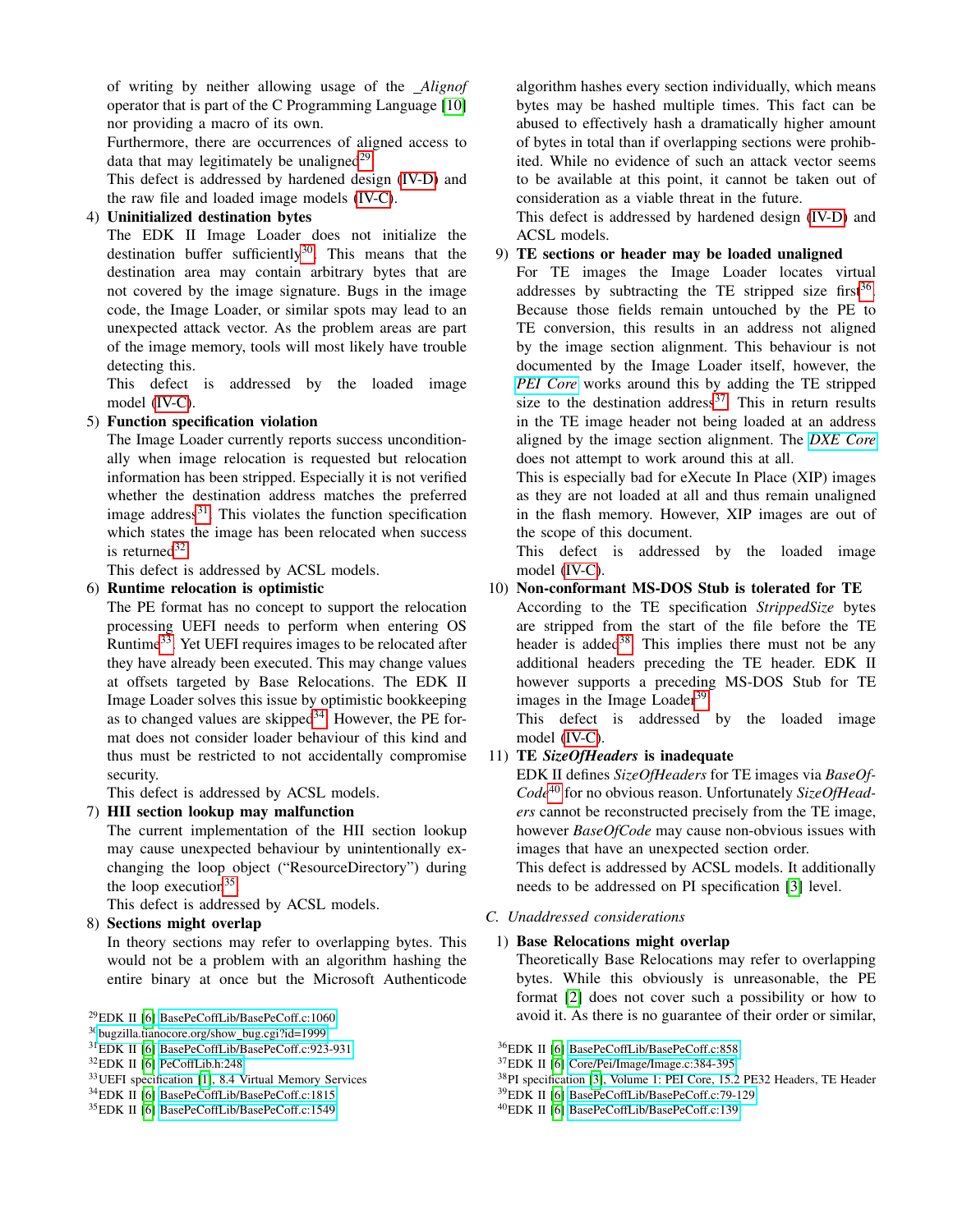expensive bookkeeping would be required to ensure all Base Relocations refer to disjoint ranges. Accounting for this does not seem to be beneficial as all the operations are memory-safe and overall safety cannot be guaranteed in either case.

#### <span id="page-4-3"></span>2) Overcomplicated hashing algorithm

The PE hashing algorithm specified by the Authenticode format<sup>[41](#page-4-1)</sup> has been designed for a debugging-friendly in-OS usage, mostly to allow file modifications after the signing process. However, especially in security-critical low-level software, this is not permitted. Instead, it would be more advisable to use a simpler hashing algorithm that hashes the file entirely (manifest-based verification) or till the trailing signature. The PE format guarantees the certificate and signature information are indeed trailing<sup>[42](#page-4-2)</sup>, so the most intuitive way to hash the file is to hash all bytes from the beginning of the file to the start of this data — the related security directory information must be set before the image is hashed.

#### 3) Hashing as early as possible

Please refer to "Overcomplicated hashing algorithm" [\(2\)](#page-4-3) for context. It is common practice to hash a binary and validate its signature as early as possible in the loading process to avoid abusing loader bugs. However, since PE has a very complex hashing algorithm many of the image properties need to be verified beforehand. Therefore, it is unreasonable to postpone the rest of the validation.

#### 4) Image fields not covered by the hash

The Authenticode algorithm for PE image hashing dictates skipping the checksum and the security directory information of the image header $43$ . Good security practice suggests that these fields shall be zero in the destination area. Meanwhile, alternative algorithms have surfaced, such as in Mac EFI where hashing operates on the entire file till the signature information. In this case those fields must be loaded into the destination area. Considering the usage of an alternative hashing algorithm is strongly recommended, zeroing the three affected fields is likely not worth it. Furthermore, the new design allows omitting loading the headers explicitly and at the same time allows them to be covered by a section, both of which do not require such actions.

#### III. ASTRAVER TOOLSET

<span id="page-4-0"></span>Formal verification is one of the software verification techniques commonly utilised in safety-critical software development lifecycles in aerospace, automotive, medical, energetic, and other similarly high-risk industries. The aim of formal verification is to mathematically prove the correspondence of an algorithm to its formal specification in order to be able to reason about the safety and correctness of the implementation and reducing the impact of a human error.

Although formal verification is generally considered heavyweight and time-consuming, modern tools involving various verification strategies with automated reasoning make it possible to verify real-world software. Among the well-known success stories are avionics software verification in Airbus [\[11\]](#page-9-10) done primarily with Caveat and Frama-C, Astra Linux security module verification with the AstraVer plugin for Frama-C [\[12\]](#page-9-11), Hyper-V hypervisor verification in Microsoft with VCC [\[13\]](#page-9-12), seL4 microkernel in OK Labs with Isabelle/HOL [\[14\]](#page-9-13), and CompCert C compiler at INRIA with Coq [\[15\]](#page-9-14).

In general, there are two formal verification approaches:

- Synthesising program code from the formal proof.
- Verifying already written program code.

The choice between the two strongly depends on the nature of the target software and the ability to modify it. Synthesising a formally verified program commonly allows proving larger software or software with complex mathematical algorithms such as High Assurance Cryptographic Library (HACL\*) [\[16\]](#page-9-15). On the other side verifying an existing program allows for uninterrupted development by separating the deadlines of a working prototype and fully verified software in the lifecycle and enables the ability to integrate legacy and third-party software without the need to rewrite it from the ground up. When verifying large codebases, the general approach is to only write formal proofs for most critical areas and use other means of software verification for the other making the process more affordable.

Although no test suite can provide the guarantees comparable to formal verification simply because the number of tests is always finite, there still are various methods that have proven to be effective in safety and security areas, like tests with full MC/DC coverage or fuzzing. These methods should not be neglected and may be used together with formal verification. It should always be taken into account that while we significantly improve software reliability by providing a formal proof, mistakes can still happen within the proof, the proving tool itself, or on other layers like in the compiler or even in the hardware.

Since the aim of this project was to demonstrate the ability to create formal proofs for existing software in the UEFI environment, we chose the AstraVer Toolset. This tool allows expressing function behaviour as a specification written in a dedicated language called ACSL [\[17\]](#page-9-16) consisting of a precondition and a postcondition. The tool translates annotated C code into a set of logical formulae (verification conditions), the general validity of which is equivalent to program correctness as in Floyd-Hoare logic.

The choice of the AstraVer Toolset over the base Frama-C version was dictated by the wider set of abilities required for proving real-world software with pointer operations, bitwise arithmetic, type inspection, and the like. In this sense AstraVer Toolset is a further development of the Jessie plugin [\[18\]](#page-9-17) for Frama-C tested on existing system software such as the Linux kernel. It implements a new memory model [\[19\]](#page-9-18) that allows to support the *container of* construct, pointer type reinterpretation between integer types, including types of different

<span id="page-4-1"></span><sup>41</sup>Authenticode [\[5\]](#page-9-4), Calculating the PE Image Hash

<span id="page-4-2"></span><sup>42</sup>PE format [\[2\]](#page-9-1), [The Attribute Certificate Table \(Image Only\)](https://docs.microsoft.com/en-us/windows/win32/debug/pe-format#the-attribute-certificate-table-image-only)

<span id="page-4-4"></span><sup>43</sup>Authenticode [\[5\]](#page-9-4), Calculating the PE Image Hash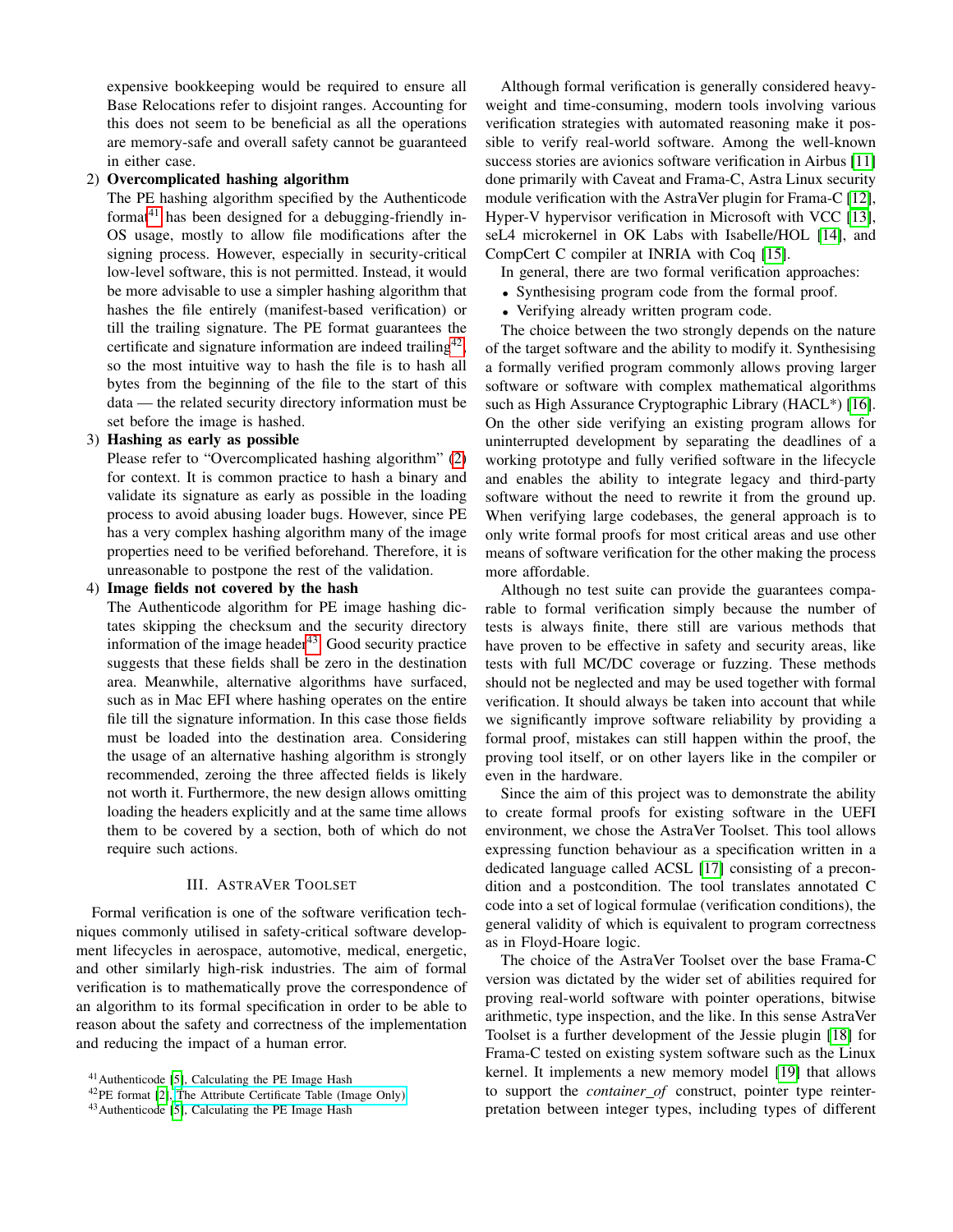size, bitwise arithmetic operations on expression-level, and has several other features [\[12\]](#page-9-11).

#### IV. IMPLEMENTING THE IMAGE LOADER

#### <span id="page-5-0"></span>*A. Memory model*

We assume the CompCert Memory Model v2 [\[20\]](#page-9-19) as a base for the proof design. Punctually its guarantees are relaxed towards the previous CompCert Memory Model v1 as it is closer to the model AstraVer uses internally $44$ . Namely:

- For functions performing only read operations valid pointers of different types are not required to refer to disjoint memory regions from valid byte arrays.
- For functions performing direct write operations valid pointers of different types must all refer to disjoint memory. Most notably no memory may overlap between a byte array and a different data type. This must either propagate to the caller, or the *assigns* clause must include all representations (e.g. the full byte range covered by a modified data structure), or there must be some obvious internal proof the data did not change.

The reason for this is that to AstraVer valid pointers of different types always point to disjoint memory. For reading operations this is acceptable. If a write action is performed to a valid pointer however, the change will not be reflected for any other valid pointer of a different type partially or fully aliasing the same memory rendering the proof inaccurate.

For the production environment, we fully assume the  $v2$ model to introduce performance improvements such as reading aligned 32-bit values in one operation. To accomplish this, we use macros that in the proof environment operate on byte-level but still have correct alignment constraints.

#### *B. Type model*

*1) Data type alignment model:* According to the UEFI specification, all fundamental types are aligned naturally. For structures it declares they are aligned by the maximum size out of all internal data<sup>[45](#page-5-2)</sup>, but real-world compilers use the maximum internal alignment instead. Natural alignment in this context refers to alignment being equal to the minimum of the data type size and the maximum alignment size which is defined by the architecture's UEFI ABI. Please remember that floating-point types are not supported by UEFI.

These assumptions were used to formulate an acceptable alignment model in the lack of a tool-supported one:

$$
A\_MAX := \begin{cases} 4 & \text{for IA32} \\ 8 & \text{otherwise} \end{cases}
$$

$$
\_Alignof(T) \stackrel{\text{def}}{=} \min\{size(f(T), A\_MAX\}
$$

For fundamental types and the UEFI ABI this definition is accurate. For aggregate types and unions however, the alignment our type model yields is often too high as the type size is often larger than the maximum alignment of each internal datum. Such alignment proofs are considered "proof of concept" rather than an actual part of the formal verification, and we must admit our current toolset does not allow for an accurate result. A new revision of the AstraVer Toolset is currently in development and the mentioned culprits are considered for its design.

We addressed this limitation as such for the moment. When an operation or an ACSL annotation lead to a pointer known to be aligned for one type also be aligned for the other, a Static assert is used to prove transitivity in case not all distinct types are explicitly verified.

Considering the data type definitions and their sizes, data type alignments can only ever be a power of two. Powers of two especially satisfy the following condition of the C Programming Language standard, which we used in multiple spots for code optimisations: "When an alignment is larger than another it represents a stricter alignment."<sup>[46](#page-5-3)</sup>

*2) Pointer target alignment model:* The pointer target alignment model is incomplete but sufficient for all required use cases. Any memory allocation function declares a guarantee for the alignment of the returned pointer (e.g. 4 KB alignment for page-wise allocation or 8-byte alignment  $(A$   $MAX)$  for  $\textit{AllocatePool}$ ). From there, additions to these pointers are axiomatically modelled to yield a pointer of alignment a if the pointer  $(p)$  and offset  $(o)$  are both aligned by a.

 $\forall p, a, o: aligned(p, a) \land o \mod a = 0 \Rightarrow aligned(p + o, a)$ 

This is correct as per the data type alignment model as the sum of two values divisible by a power of two itself is also divisible by that power of two.

*3) Pointer target validity model:* The C Programming Language does not have a standard-compliant way to identify the type of data structures from the in-memory representation. While we cannot give a definition for the sufficient conditions to determine validity, we can define it based on the required ones of both the C Programming Language standard and the PE format:

For all the file and image locations the PE format designates a data structure for, it is valid if and only if the entirety of its size is contained in the bounds of the file or image and the location satisfies the alignment requirements of the designated data type.

*4) Fundamental type definitions:* In the following we define the utilised fundamental data types of our Image Loader derived from the UEFI specification<sup>[47](#page-5-4)</sup>.

From the generic definitions

$$
FALSE := 0, TRUE := 1
$$

$$
UINT(x) := \{ n \in \mathbb{N} \mid 0 \le n < 2^x \}
$$

<span id="page-5-4"></span><span id="page-5-3"></span><sup>46</sup>C17 [\[10\]](#page-9-9), 6.2.8.7 (unchanged since C11) <sup>47</sup>UEFI [\[1\]](#page-9-0), 2.3.1 Data Types

<span id="page-5-1"></span><sup>44</sup>Linux kernel verification [\[12\]](#page-9-11), 4 Region separation in Jessie,

<sup>5.1</sup> Jessie byte-level block memory model

<span id="page-5-2"></span><sup>45</sup>UEFI [\[1\]](#page-9-0), 2.3.1 Data Types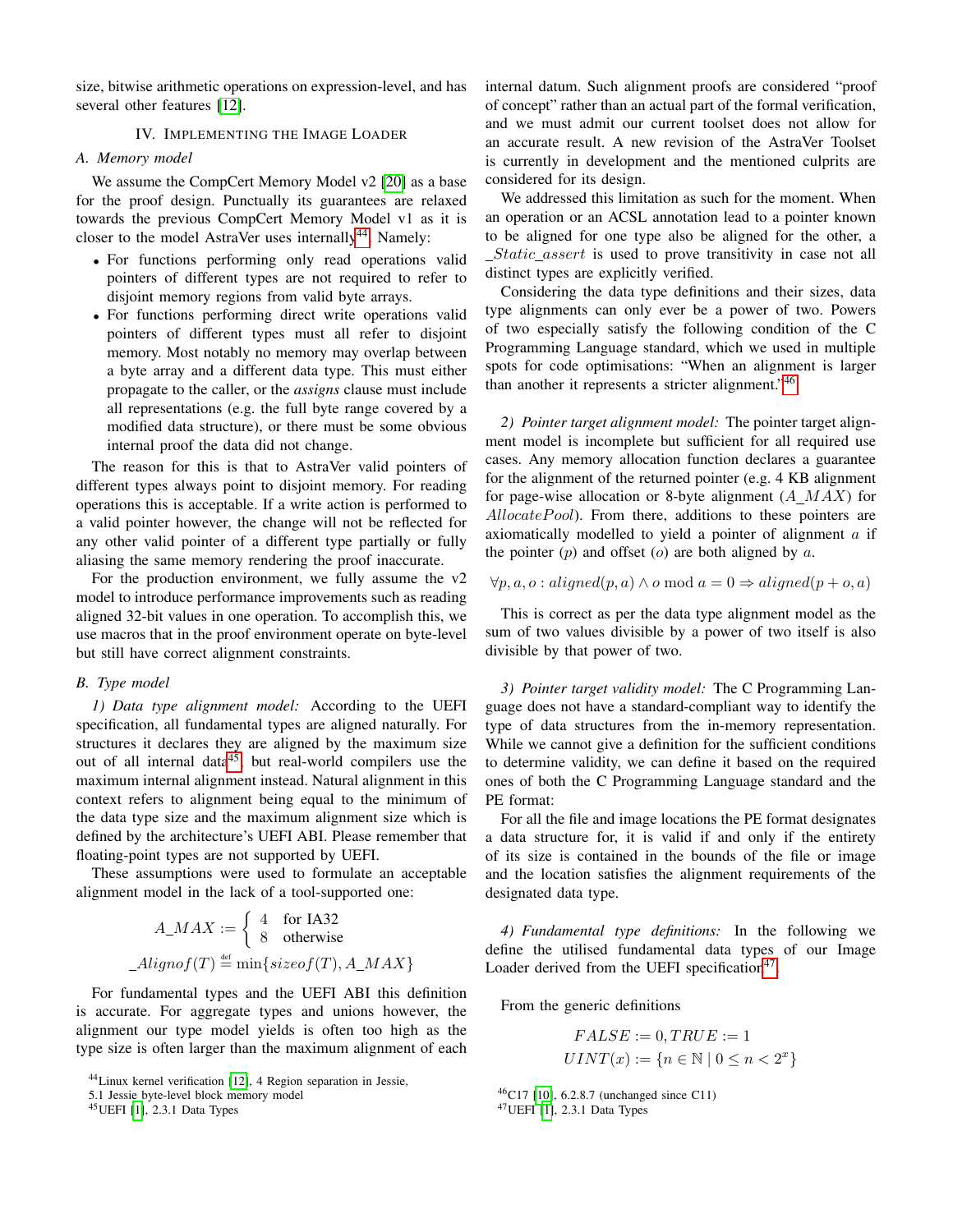| <b>Type</b> | Definition        | sizeof | Alignof    |
|-------------|-------------------|--------|------------|
| BOOLEAN     | $\{TRUE, FALSE\}$ |        |            |
| CHAR8       | UINT(8)           |        |            |
| UINT8       | UINT(8)           |        |            |
| UINT16      | UINT(16)          |        |            |
| UINT32      | UINT(32)          |        |            |
| UINT64      | UINT(64)          |        | <b>MAX</b> |

we define the generic fundamental types. Please note that for simplicity, we assume that CHAR8 is unsigned.

| $UINTN := \begin{cases} \text{ } UINT32 \text{ } & \text{for IA32, ARM} \\ \text{ } UINT64 \text{ } & \text{for X64, AArch64, RISC-V} \end{cases}$ |  |
|----------------------------------------------------------------------------------------------------------------------------------------------------|--|
|                                                                                                                                                    |  |

*5) Aggregate types and unions:* The composition of fundamental data types and recursively aggregate types and unions follows the C Programming Language. Some constructs cannot be expressed in the C Programming Language, such as arrays of variably-sized data — other means of modelling such as regular expressions will be used in the following to express their composition. Data structures modelled in the referenced specifications, such as the UEFI or the PE specifications, that are expressible in the C Programming Language are assumed to be known and will not be explicitly modelled.

#### <span id="page-6-0"></span>*C. Proof definition*

*1) Model-aided proof goals:* To increase the security and stability of the Image Loader, we specified the following as our verification requirements. In particular, they include considerations in context of the C Programming Language. *Safety requirements*:

- Non-modulo integer arithmetic does not wrap around.
- All functions terminate on all external inputs.

• Memory accesses happen in valid bounds and are aligned. *Functional requirements*:

- Raw files that do not conform to the modelled subset of the PE or TE file formats are discarded.
- The image is loaded correctly and the result is deterministic (please refer to design defect [12\)](#page-2-15).
- Data expected to remain valid is not invalidated (e.g. applying Base Relocations does not modify the Relocation Directory itself, please refer to design defect [9\)](#page-2-16).
- Individual Base Relocations are applied correctly.

The safety of integer operations and function termination are automatically proved by AstraVer unless specified otherwise. No such conditions have been defined for our Image Loader, hence both goals are always met.

To satisfy the remaining requirements, we will define predicates based on the PE and TE specifications, as well as our own constraints that compose the file and image models ("format model"). They are translated to ACSL definitions and the code is annotated in such a way that non-conformant inputs abort the process.

*2) Notation:* Below you will find a table of defined operators, functions, acronyms and abstractions.

| $^{\#}$           | Amount of elements in a collection          |  |
|-------------------|---------------------------------------------|--|
| alignBRT(r)       | Base Relocation target alignment            |  |
| align(v,a)        | The least multiple of $a$ not less than $v$ |  |
| size(d)           | Size of the variably-sized data structure   |  |
| sizeBRT(r)        | Base Relocation target size                 |  |
| $v$ aBRT $(r)$    | Base Relocation target VA                   |  |
| typeBRT(r)        | Base Relocation target data type            |  |
| BR.               | Base Relocation (inner-page)                |  |
| BRB               | Base Relocation Block (page-wise)           |  |
| BS                | Block size                                  |  |
| DOS               | <b>MS-DOS Stub</b>                          |  |
| H                 | Raw file headers                            |  |
| $\overline{O}$    | Offset                                      |  |
| PE32              | COFF and PE32 Optional Header               |  |
| PE32Plus          | COFF and PE32+ Optional Header              |  |
| RD                | Relocation directory                        |  |
| RS                | Size of raw file data                       |  |
| S                 | Section Table $(S = (SH)^+)^{48}$           |  |
| SH                | Section header                              |  |
| T                 | Type                                        |  |
| TE                | <b>TE Header</b>                            |  |
| VA                | Virtual address                             |  |
| VS                | Virtual size                                |  |
| $\overline{c.FS}$ | Raw file size                               |  |
| c.HS              | Raw file SizeOfHeaders                      |  |
| c. IS             | Image SizeOfImage                           |  |
| c.RDS             | Image Relocation Directory size             |  |
| c.RDV             | Image Relocation Directory VA               |  |
| c.SA              | <b>Image SectionAlignment</b>               |  |
| c. SO             | Raw file Section Table offset               |  |

The operators not mentioned in the table are defined as in the C Programming Language standard. Please remember that sizeof does not include the size of flexible arrays. c is used in the following to denote an image context, i.e. image loader state structure, to reason in an image type agnostic fashion.

<span id="page-6-2"></span>*3) File headers:* As previously described, the memory model allows for overlapping regions of different data types for read operations. The raw file is read-only throughout the library, thus no considerations regarding overlapping need to be made. We require all file buffers to be aligned by the maximum fundamental alignment  $(A \, MAX)$ . Please note that TE stripping will not be considered for simplicity.

$$
PE = PE32|PE32Plus
$$

$$
H = (TE|[DOS] \circ {}^{49}PE)^{50}
$$

There are several constraints, especially for size fields. However, they will not be modelled for being obvious from

<span id="page-6-1"></span><sup>48</sup>The requirement of at least one section is imposed by us.

<sup>&</sup>lt;sup>49</sup> The ∘ operator denotes concatenation.

<sup>50</sup> PE32, PE32Plus, and DOS data structures may be succeeded by arbitrary data or padding which is considered to be part of its definition for simplicity. This trailing data is sized to hold the alignment for the following data.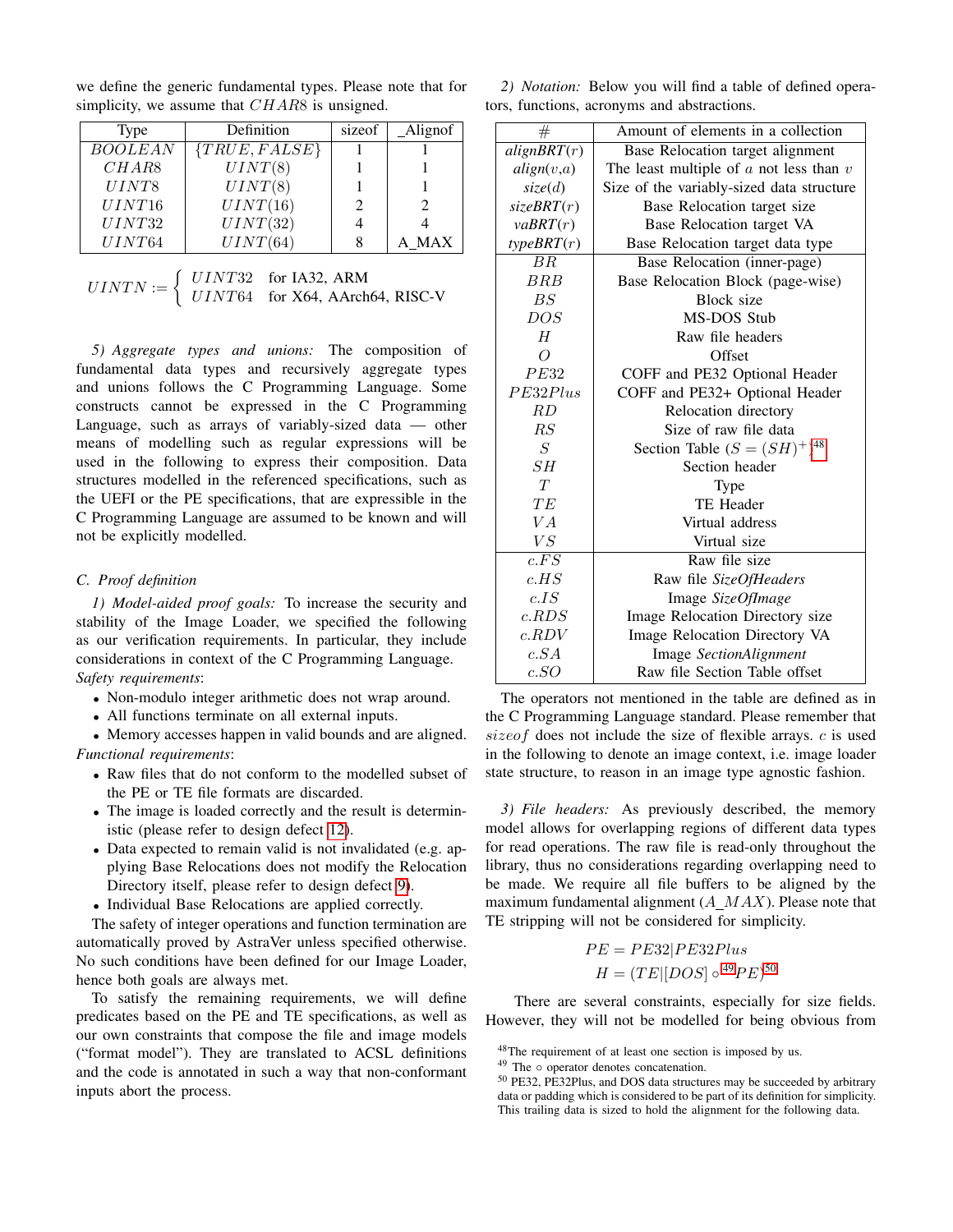the specifications. Due to the flexible format of the headers, formal definitions will be omitted, but the following must hold:

- The PE header offset from the MS-DOS Stub must be aligned.
- $size(H) \leq c.FS$

The initialization routine verifies the input header and succeeds if and only if it matches the definition of  $H$ . This allows us to prove the following:

- The file headers are all in bounds and aligned.
- The file headers conform to the format model.

*4) File Section Table:* The image's virtual address space is composed of one or more sections which must be sorted in ascending order and be contiguous in terms of section alignment<sup>[51](#page-7-0)</sup>. It is obvious that the loaded sections are disjunct. Their headers reside adjacent to  $H$  (thus we have  $H \circ S$ ). For PE32 and PE32+ images they must also fit their *SizeOfImage* value.

While the PE format does not explicitly describe the constraints of the first virtual address, most tools set it to the aligned end address of the image headers because they expect the Image Loader to manually load it into the execution environment. However, the headers should not be accessed except by the Image Loader and debugging instruments in UEFI. Thus, we decided to make explicitly loading them optional, to prohibit section file data to overlap with them and to allow the first section to be the beginning of the address space. Both allowed values for the first Virtual Address are aligned by *SectionAlignment* and hence all sections are correctly aligned<sup>[52](#page-7-1)</sup>.

$$
correctSA(c, s) \stackrel{\text{def}}{=} \n\#s > 0 \land (s[0].VA = 0 \lor s[0].VA = align(c.H.S, c.SA)) \land \n\text{#s-1} \n\bigwedge_{i=1}^{4s-1} s[i].VA = align(s[i-1].VA + s[i-1].VS, c.SA) \land \nalign(s[#s-1].VA + s[#s-1].VS, c.SA) \le c.IS
$$

Every section has an offset into the file buffer at which its data is located as well as its size — obviously, the file bounds must be respected. Please note that the size that will be copied by the loading code for every section header sh is  $\min sh.VS, sh.RS$  and  $[sh.VA + sh.RS, sh.VA + sh.VS]$  is filled with zeros.

$$
validMemS(c, s) \stackrel{\text{def}}{=} \\ c.SO \mod \_A lignof(s[0]) = 0^{53} \quad \land \\ c.SO + \#s \cdot sizeof(s[0]) \le c.FS \quad \land \\ \bigwedge_{sh \in S} 0 < sh.RS \Rightarrow c.HS \le sh.O \land sh.O + sh.RS \le c.FS
$$

<span id="page-7-0"></span><sup>51</sup>PE Format [\[2\]](#page-9-1) "Section Table (Section Headers)"

The constraints regarding file and image memory add up to the section correctness.

$$
correctS(c, st) \stackrel{\text{def}}{=} correctSA(c, st) \land validMemS(c, st)
$$

The initialization routine verifies the input Section Table and succeeds if and only if they satisfy correctS. This allows us to prove the following:

- The section headers are all in bounds and aligned.
- The section headers conform to the format model.
- The raw and virtual section targets are all in bounds (thus loading does not cause OOB).
- The virtual address space is contiguous and thus deterministic.
- Loading from the file buffer to the image memory is injective (thus loading a section does not invalidate data loaded by previous sections).

<span id="page-7-2"></span>*5) Image Relocation Directory:* The Relocation Directory is a concatenation of arbitrarily many Base Relocation Blocks.

$$
RD = (BRB)^*
$$

We define  $size()$  functions to be able to clearly express their bounds.

$$
size(brb) \stackrel{\text{def}}{=} sizeof(BRB) + \#brb.BR \cdot sizeof(brb.BR[0])
$$
  

$$
size(rd) \stackrel{\text{def}}{=} \sum_{brb \in rd.BRB} size(brb)
$$

Base Relocation targets vary in target data type, data size and data alignment requirements per type. For the scope of this project, we only allow a subset of the Base Relocation types found in the real world. They are characterized as such (where  $C8$  and  $U32$  denote  $CHAR8$  and  $UINT32$ ):

 $\mathbf{z}$  and  $\mathbf{z}$ 

$$
typeBRT(br) \stackrel{\text{def}}{=} \begin{cases} C8[4] & \text{if } br.T = HIGHLOW \\ C8[8] & \text{if } br.T = DIR64 \\ U32[2] & \text{if } br.T = ARM\_MOV32T \\ VOLD \quad otherwise \end{cases}
$$
\n
$$
alignBRT(br) \stackrel{\text{def}}{=} \begin{cases} 1 & \text{if } br.T = HIGHLOW \\ 1 & \text{if } br.T = DIR64 \\ 4 & \text{if } br.T = ARM\_MOV32T^{54} \\ \infty & otherwise \end{cases}
$$
\n
$$
sizeBRT(br) \stackrel{\text{def}}{=} \begin{cases} 4 & \text{if } br.T = HIGHLOW \\ 8 & \text{if } br.T = HIGHLOW \\ 8 & \text{if } br.T = DIR64 \\ \infty & otherwise \end{cases}
$$
\n
$$
sizeBRT(br) \stackrel{\text{def}}{=} \begin{cases} 4 & \text{if } br.T = HIGHLOW \\ 8 & \text{if } br.T = DRR64 \\ \infty & otherwise \end{cases}
$$

 $vaBRT(brb, br) \stackrel{\text{def}}{=} brb. VA + br. O$ 

For the target of a Base Relocation, its start must be correctly aligned for its type and its range must not overlap with the Relocation Directory memory. This particularly satisfies the memory model condition of aliased data (the byte and the data

<span id="page-7-1"></span><sup>52</sup>Malformed binaries reached production due to the current Image Loader failing to verify those properties. In response, we introduced an optional mode which does not verify strict continuity or alignment but only the derived properties such as ascending order and separation of section memory. Its model is out of scope.

<sup>53</sup> This constraint is our own and follows from the type model.

<sup>54</sup> This requirement is not specified by the PE format, but is derived from the ARM architectural requirements.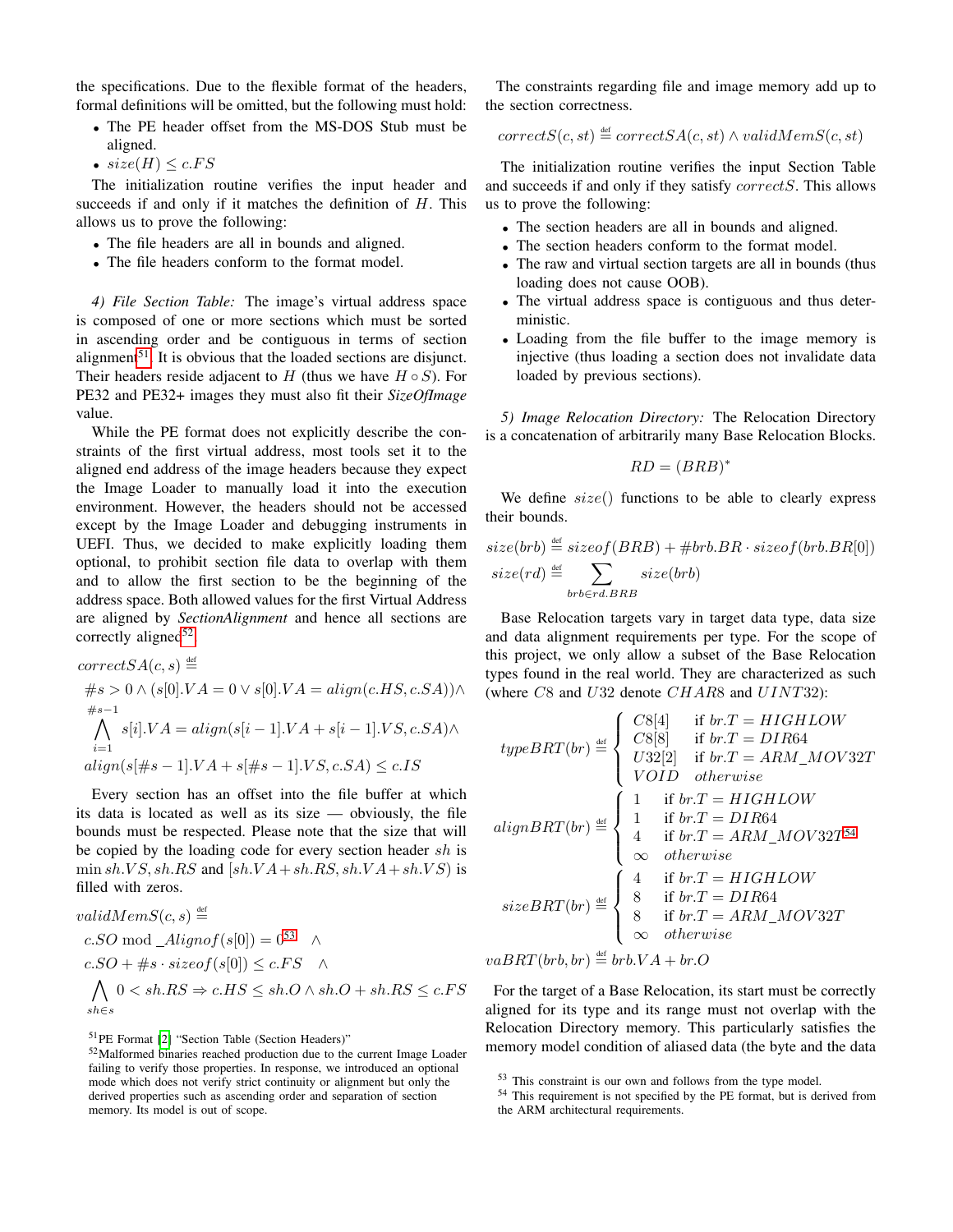structure representations of the Relocation Directory) being constant.

$$
t := vaBRT(brb, br), s := sizeBRT(br)
$$
  
correct $RT(c, brb, br) \stackrel{\text{def}}{=}$   

$$
t + s \le c. IS \wedge t \mod alignBRT(br) = 0 \wedge
$$
  

$$
[t, t + s) \cap [c.RDV, c.RDV + c.RDS] = \emptyset
$$

With this, we can define the remaining correctness.

 $correctBR(c, brb, br) \stackrel{\text{def}}{=}$  $sizeBRT(r) < \infty \land correctRT(c, brb, br)$  $correctBRB(c, brb) \stackrel{\text{def}}{=}$ brb.BS mod \_ $Alignof(BRB)^{55} = 0^{56}$  $Alignof(BRB)^{55} = 0^{56}$  $Alignof(BRB)^{55} = 0^{56}$  $Alignof(BRB)^{55} = 0^{56}$  $Alignof(BRB)^{55} = 0^{56}$  ∧  $brb.BS = size(brb) \land \forall r \in brb.BR : correctBR(c, brb, br)$  $correctRD(c, rd) \stackrel{\text{def}}{=}$  $c.RDV \mod \_A lignof(BRB) = 0 \quad \wedge$  $c.RDV + c.RDS \leq c.IS \wedge c.RDS = size(rd)$  ∧  $\forall brb \in rd.BRB : correctBRB(c, brb)$ 

The relocation routine verifies the input Relocation Directory and succeeds if and only if it satisfies *correctRD*. We require Base Relocations to be processed in the order of their appearance. This allows us to prove the following:

- The Relocation Directory and all its targets are in bounds and aligned.
- The Relocation Directory conforms to the format model.
- Relocation does not invalidate data used by the loader (most notably, applying Base Relocations does not modify the Relocation Directory itself).
- The resulting memory is deterministic for each distinct load address.

A proof of the correct application of individual HIGHLOW and DIR64 relocations is available. However, due to the lack of a guarantee that the targets do not overlap, modelling the result would have been too expensive. Application effects beyond invalidation are out of scope for this document.

*6) Model-aided proof results:* The format model allows us to prove all previously defined goals as can be seen in sections [IV-C3](#page-6-2) to [IV-C5.](#page-7-2) However, please note the following:

- The image model only mostly covers the image data structures and does not cover algorithms at all. Please refer to the Image Loader codebase.
- Only data that is used by the Image Loader is modelled and validated. Any uninvolved data may be invalid.
- The defined alignment model is not sufficient to conform to the C Programming Language (for aggregate types and unions). Additional means of ensuring correctness

<sup>56</sup> This imposes a constraint on  $#brb.BR$ . The  $ABSOLUTE$  Base Relocation type is used to pad Base Relocation Blocks to an aligned size. were taken such as manual code review, introduction of Static assert usages and dynamic testing.

- While all core code was proven for safety, optional code such as ARM or RISC-V Base Relocations, the Runtime relocation bookkeeping buffer and the hashing algorithm were not proven for correct functionality. Instead, all the optional code was manually reviewed for correctness due to the proving efforts required.
- Code beyond the scope of the core Image Loader such as explicit debug directory loading and HII resource section lookup have not been proven at all but went through manual code review and dynamic testing. They are entirely optional and we expect them to be disabled in environments with special security requirements.

#### <span id="page-8-0"></span>*D. Hardened design*

Beyond proving correctness, several changes have been made to the code design to allow for a more stable and secure operation that satisfies security-critical demands.

- Only main system memory is allowed as a data source for raw files (addresses design defect [1\)](#page-1-15).
- Authenticode hashing is integrated into the core library code (addresses design defect [6\)](#page-1-16).
- The hash function works similarly to *HashUpdate* (addresses design defect [7\)](#page-2-17).
- Loading the header and debug information is optional (partially addresses design defect [11\)](#page-2-18).
- A section discarding API is provided (partially addresses design defect [11\)](#page-2-18).
- Uncommon ambiguous Base Relocation types are not supported (addresses design defect [10\)](#page-2-19).
- All public functions that deal with variably-sized structures take size as a parameter or output its maximum or exact size (addresses design defect [2\)](#page-1-6).
- Public context reads or writes are not part of the library design (addresses design defect [5](#page-1-17) and partially addresses design defect [4\)](#page-1-18).
- Public functions are made available for all tasks a caller needs to perform (partially addresses design defect [4\)](#page-1-18).
- All public functions return a result that can indicate errors (addresses design defect [8\)](#page-2-20).
- Authenticode can optionally refuse to hash overlapping raw section data (addresses functional defect [8\)](#page-3-12).
- ARM and RISC-V Base Relocations are optional independently of the target architecture allowing for more platform flexibility.

#### V. CONCLUSION

Creating secure software is a problem continually addressed by improving software development life-cycle processes and involving various software verification techniques. Upon the exploration of the EDK II codebase, which is a de-facto standard implementation base for the majority of the modern UEFI firmwares, we were able to identify numerous defects accompanied by an undesirable track of security issues found in the past. With the entire UEFI modular architecture being

<sup>55</sup> The PE format explicitly requires 32-bit alignment which however is equivalent to  $\angle{Alignof(BRB)}$  on all platforms.